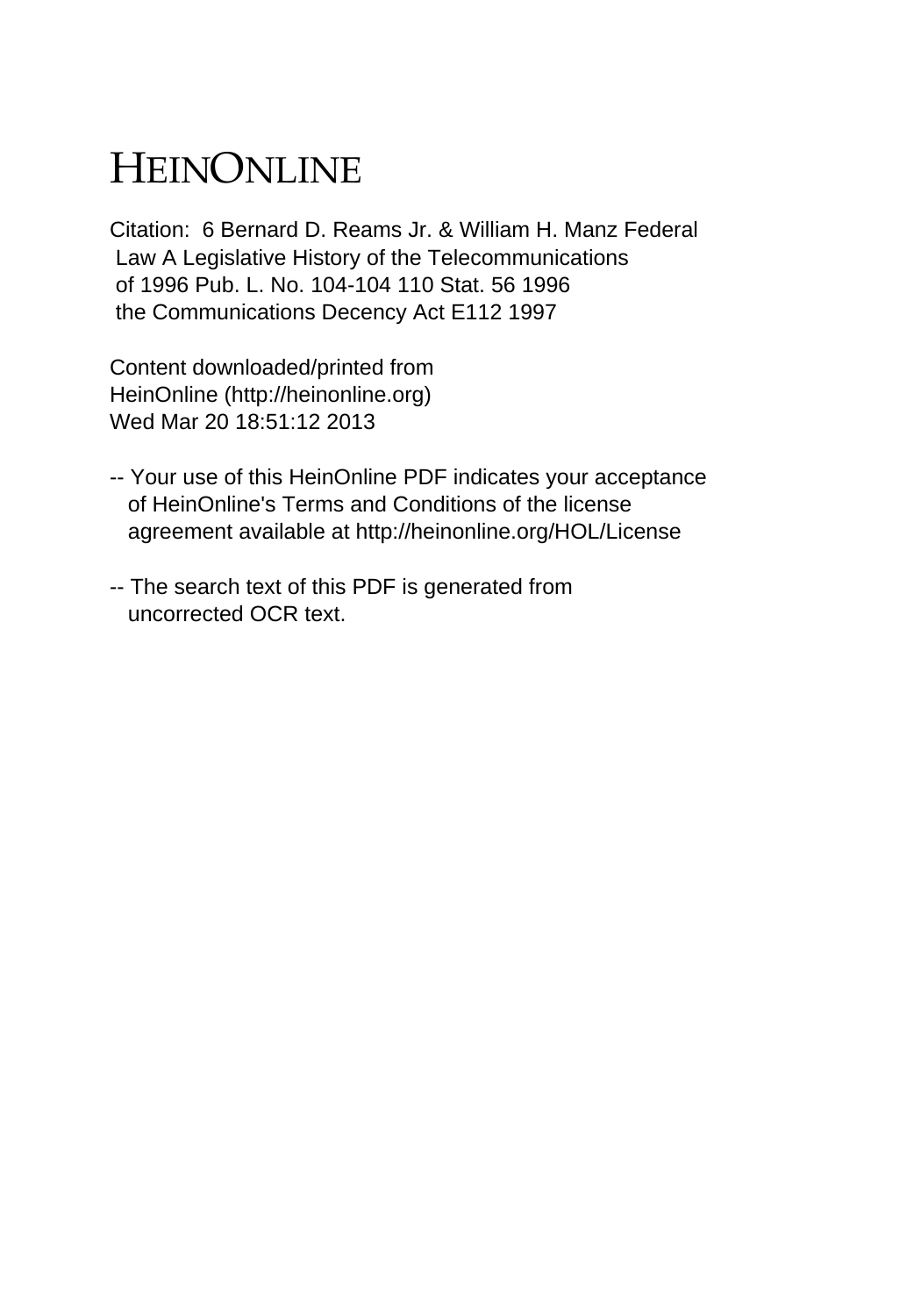FIELDS, ranking Republican, of the Subcommit- cause of another Nor'eastern snow storm. The operation of basic services like schools<br>tee on Telecommunications and Finance, and The Subcommittee on Telecommunications and hosp **13 of my subcommittee colleagues introduced and Finance has begun a marathon of hear- and political control. Slowly these responsibility of the set of the set of the set of the set of the set of the set of the set of the** The Theorem and The Trust Exponent Act of 1993, introduced by Represent-<br>
COLEY, BRYANT, MOORNEAD, HALL, BARTON, Reform Act of 1993, introduced by Represent-<br>
RICHARDSON, HASTERT, LEHMAN, GILLMOR, and although endorsements **in the endorsed by Vice and The Pressure and universal service Free Association with the Compact <b>Pressure** <br> **bon. This bill also has been endorsed by Vice entry, into cable, and universal service. Next plea of Palau rec** 

**decline the Burger and Connection**, and on Thursday would transfer the remaining residual administrative and **legarity** we will example be the **legarity** the **Machtley**, John Diver, Marty Meehan, Peter distance market. Ou

a reality, with all segments of society willing to the state of the control of the control of the control of the<br>Contribution of the formation submitted the control of the control of the control of the control of the contr

It is replaced that the by encouraging the de- ance in the United States' termiones, I am in-<br>playment of advanced communications serv- troducing the Termionial Administration Ces-sistance and grant programs including as-<br> with a say sanguarum ratio or particle abuses. H.R. necessary Federal office.<br> **the legislation would reduce the number** of the second term is and trust term of the burst of the multiple comparable in the second.<br> **the cab** exchange carters provide interconnection and of Government have been assumed by the ciated with that office.<br>
equal access to their telephone networks to territories, which now deal directly with Fed-<br>
any competitions, in H.R. 3636 preserves and enhances the fun- to end, the United States having met its obi- of self-government in the territories. The text<br>damental principle of universal service which gations under the U.N. Charter.<br>has been damental principle of universal service which gations under the U.N. Charter.<br>has been the cornerstone of our communica- The President of the United States once ap-

ADDITIONAL COSPONSORS TO miss than just the latest Amoid court systems, and have developed or have<br>TELECOMMUNICATIONS INFRA-Schwarzenegger movie of the latest Amoid court systems, and have developed or have<br>STRUCTURE LEGIS It promises the construction of seamless digi- the exception of the Northern Mariana Islands, tal network, whereby any book in the Library the newest member of the American family, HON. EDWARD J. MARKEY all network, whereby any book in the Library the relevest member of the intendent driling.<br>The mass of MARKEY of Congress can be called up on a computer each territory is represented in the U.S. Con-<br> **THE HOUSE OF MASSACHUSETTS to be read by someone in Albuquerque, NM;**<br>**EX THE BOUSE OF REPRESENTATIVES** and where students in Los Angeles can con-**IN A CONSERVERSE OF BEPRESENTATIVES** and where students in Los Angeles can con- The United States has been the administer-<br>**Thursday, February 3, 1994** verse with their peers in Louisiana; and where ing authority for the *Thursday, February* **3,** *19M4* verse with their peers In Louisiana; and where **ing** authority for the **U.N.** Trust Territory **of** the Thursday, February 3, 1994<br>M. MARKEY. Mr. Speaker, on November a doctor at the Massachusetts General Hos-Pacific Islands since World War II. For over<br>23, 1993, I alone and the Massachusetts General Hos-Pacific Islands sinc **pital can diagnose a patient living in the Berk-**<br>shire Mountains, unable to get in town be-

H.R. 3838, the National Communications and Finance has begun a maturity from the precedition and information infrastructure Act ings examining the various components of this files were transferred to the peoples of the isrepresenting a majority of the subcommittee the uniton euromanism on the state of the last segment of the Trust Territory is<br>Internbers from both sides of the abste in sup-threoperability in set-top boxes, telephone Palau President Gone and the representatives of the Truesday, February 8, we will camine Bell Co. States, the trusteeship responsibilities of the Trustan and information. The control of the manufacturing and information. United messeurities uncertainty and the will discuss opening the local exchange. The Territorial Administration Cessation Act<br>LEVY, GARY FRANKS of Connecticut, Ronald was will examine Bell Co. entry into the station particle and

**This is a national correct a national correct promocent of self-govern-** ance in the United States' territories, I am in-

racy which once directly administered the territories and trust territories with appointed Gov-

**done policy Since** 1934, when the **first** corn- pointed Governors **as** heads of territorial gov- Be *it* enacted **by** the Senate **and** *House of Rip*erifferent approximation in the stands to be governed. Congress assembled,<br> **IS a** *islands* to be governed. Congress assembled,<br> **The appointed Governors worked with the De-BECTION 1. BHORT T** spread availability of affordable telephone. The appointed Governors worked with the De- section i. SHORT TTTLE<br>Service to all Americans. We need to embrace partment of Interior to manage, at varying lev- This Act may be c **service to all Americans. We need to embrace** partment of Interior to manage, at varying leverally a fact may be cited as the "Territorial dust and a different of the advanced information age els over the years, governmen

teleconferencing.<br> **All of the territories now have Governors and<br>
It is important to note that this bill delivers legislatures elected by their residents, local t is** Important to note **that** this bill delivers legislatures elected **by** their residents, local

portance this legislation has in bringing home<br>the advanced digital communications age.<br>The National Communications age.<br>The National Communications of the districts and the information sure the Compact of Free Association The National Communications Competition "symmers" perhaps to their districts.<br>In the Department of State of the State Relations in the perhaps of the Difference of the Difference of the St<br>Helps deliver the promise of the superhighway, a seamless network of net- INTRODUCTION OF THE TERRI- Territory also governed by Compacts of Fre<br>works capable of transporting vast amounts of TORIAL ADMINISTRATION CES-Association with the United States are

form this goal in his State of the Union Ad-<br>to the Union Ad-<br>the state and operations and management<br>and the state would be transferred to the Eco-<br>and the state would be transferred to the Eco-<br>the state would be transfe year." I can be computed to establish that information superhighway this the stable would be transfered to extend<br>year." This position of the De-<br>This legislation promotes a national commu- of the significant development o nications infrastructure by encouraging the de-<br>ployment of advanced communications serv- troducing the Territorial Administration Ces-sistance and grant programs including as-<br>ployment of advanced communications serv- tro quite small by comparison to that of EDA.<br>The legislation would reduce the number of

**3838 The telephone cocessary Federal office.**<br>The telephone would reduce the number of<br>There is no longer a need for the bureauc- Department of *Interior* Assistant Secretaries<br>The proportion and the secretaries of the au emors for the former and a high commissioner rivitally of the Office of Territorial and Inter-<br>for the latter. The local administrative functions craticized Affairs and most other positions asso-<br>of Government have been as

any **competitors, including cable companies, eral agencies and departments like States. would eliminate unnecessary costs, produce<br>
<b>Incurse the state of the state of the state of the word's last remaining trusteeship is a** The world's last remaining trusteeship is about savings, and recognize the progressive levels

*Be it enacted by the Senate and House of Representatives of the United States of America in*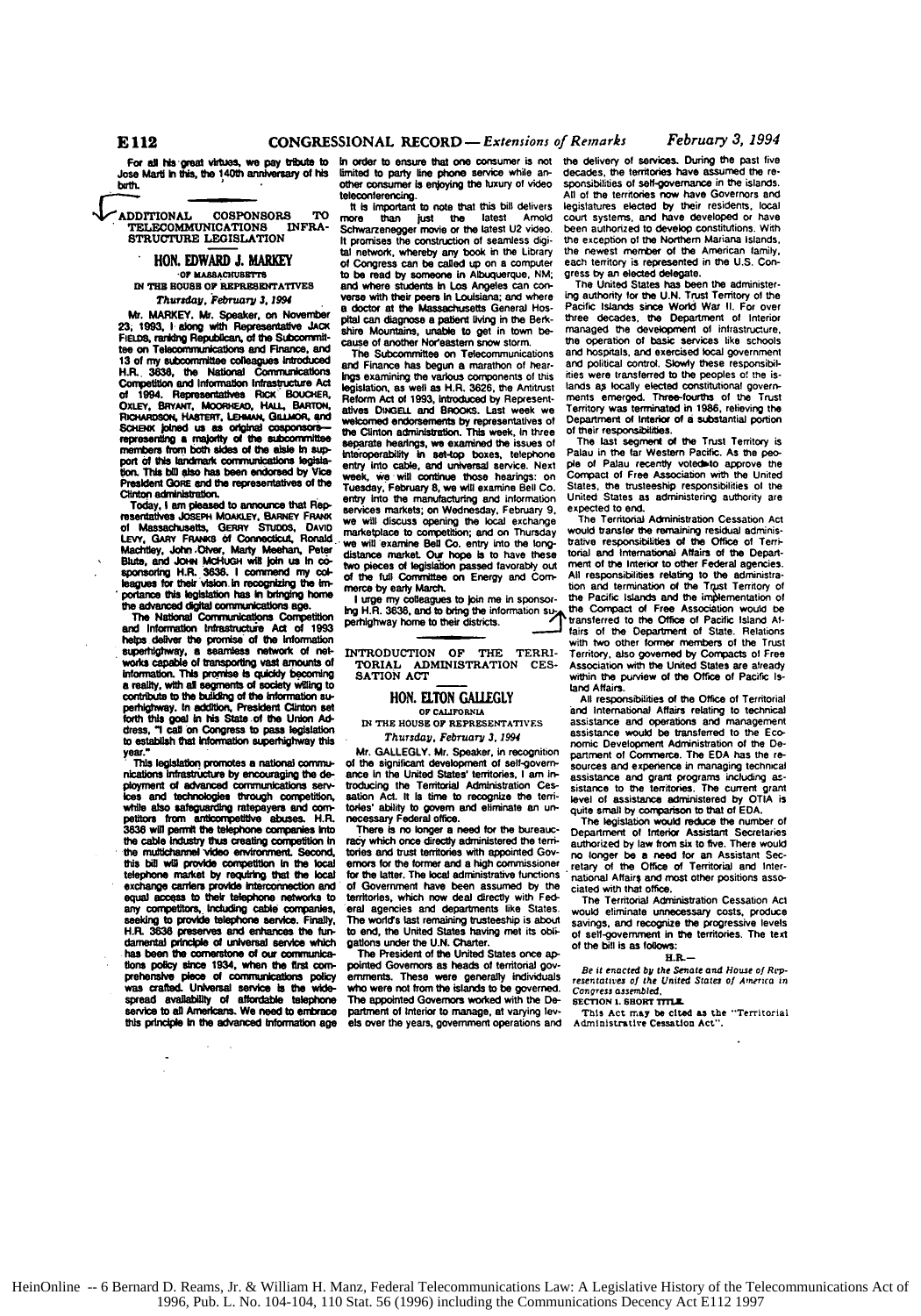

HeinOnline -- 6 Bernard D. Reams, Jr. & William H. Manz, Federal Telecommunications Law: A Legislative History of the Telecommunications Act of 1996, Pub. L. No. 104-104, 110 Stat. 56 (1996) including the Communications Decency Act [xcviii] 1997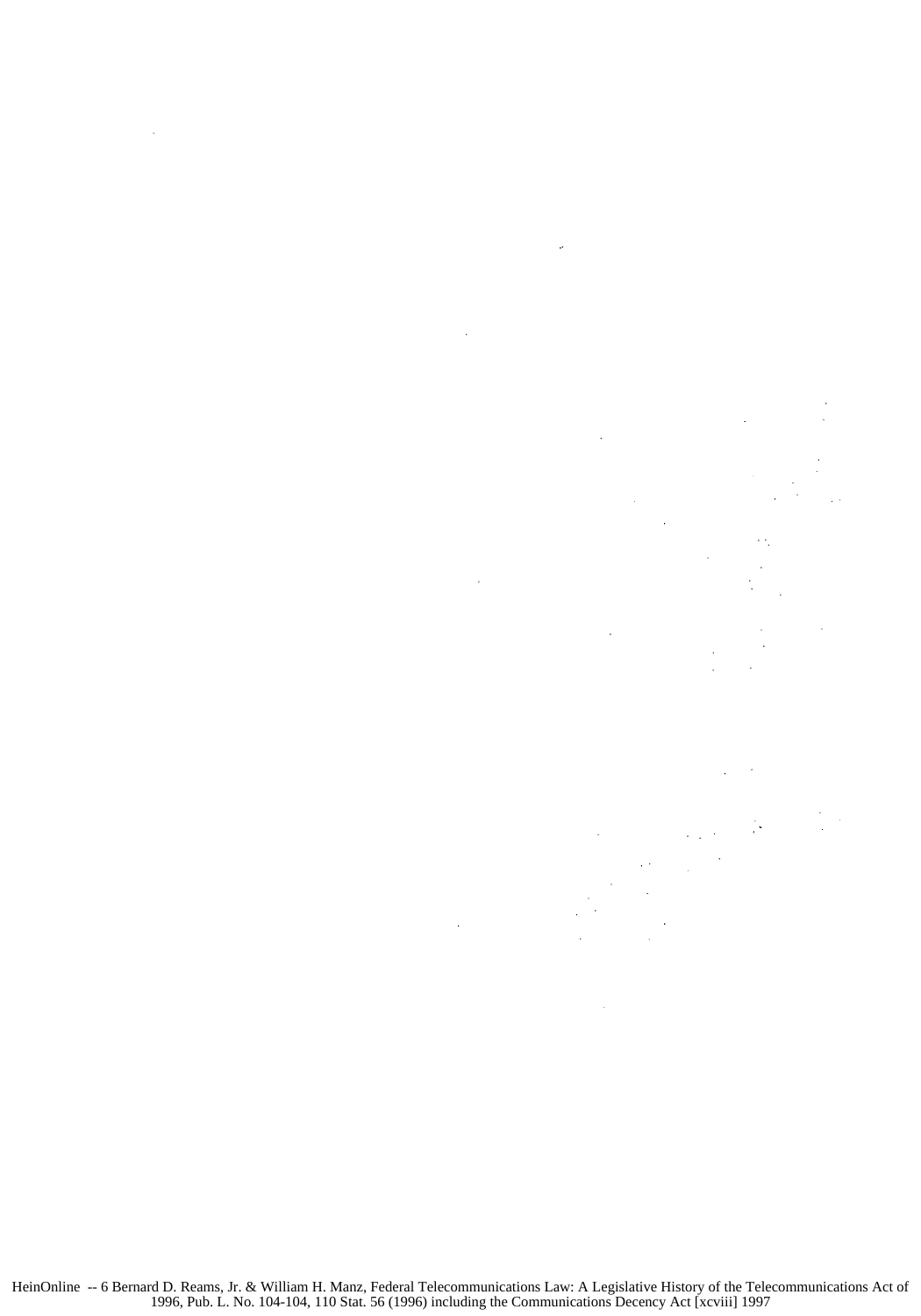## Document No. **148**

 $\Delta \sim 1$ 

 $\sim 10^7$ 

 $\sim$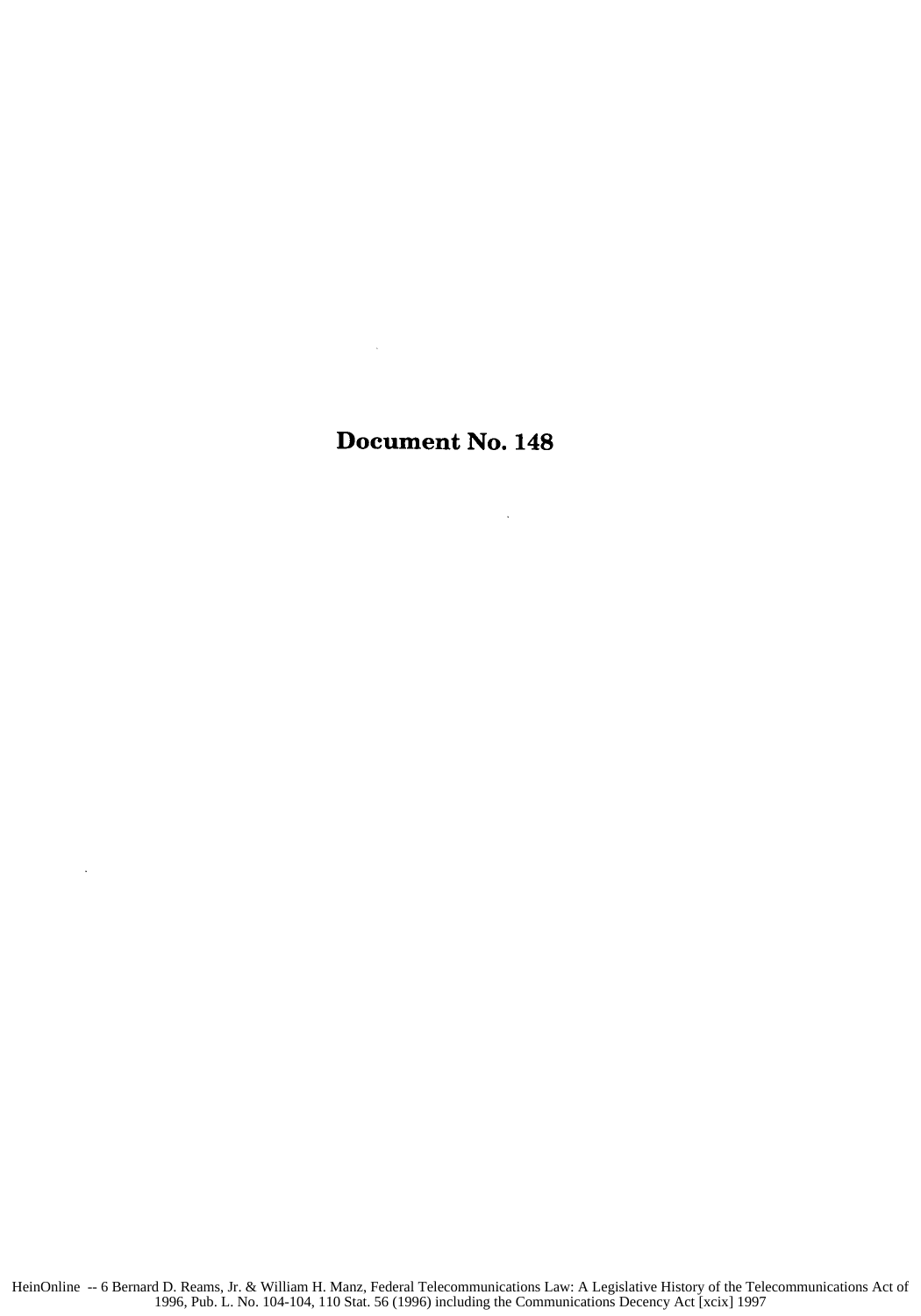HeinOnline -- 6 Bernard D. Reams, Jr. & William H. Manz, Federal Telecommunications Law: A Legislative History of the Telecommunications Act of 1996, Pub. L. No. 104-104, 110 Stat. 56 (1996) including the Communications Decency Act [c] 1997

 $\bar{z}$